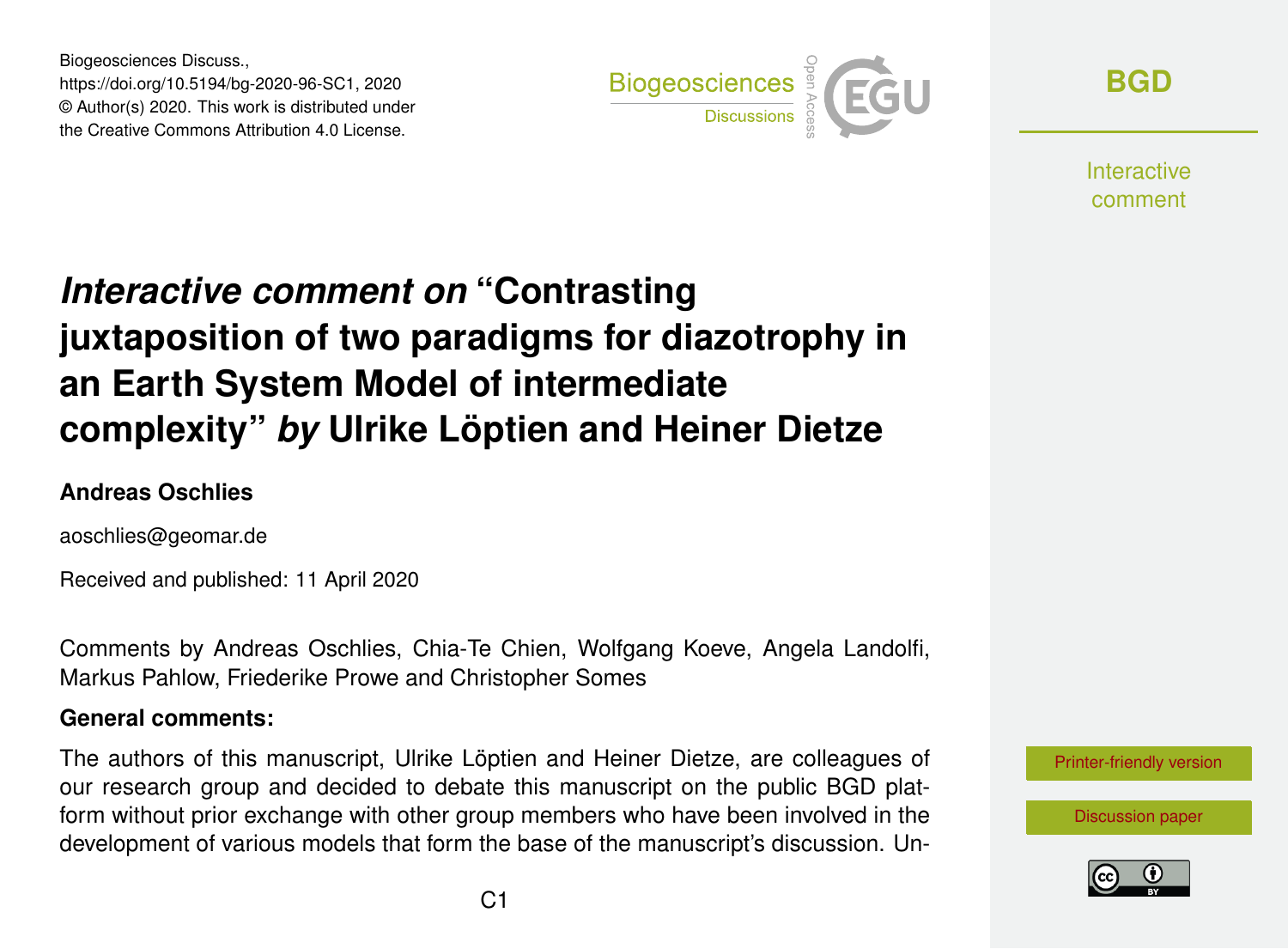fortunately, we feel that some of these previous models and ideas are presented in an incomplete and sometimes incorrect way. Because the manuscript of Löptien and Dietze (2020) addresses important scientific questions and to ensure that comments based on the knowledge built in our research group are used in a scientifically most productive way, we collectively decided to also respond publicly so that the authors and other interested readers may consider whether to take these into account in future work on this topic.

The manuscript discusses two interesting ideas, called paradigms by Löptien and Dietze (2020), on the controls of marine diazotrophs. It specifically contrasts frequently used earlier ideas on bottom-up controls with less prominent ones on top down controls by grazing. Unfortunately, the study fails to deliver on the goals set out in the abstract and introduction. It nevertheless calls for a consorted and perhaps overdue effort to examine the impact of grazing formulations on the simulated distribution and activity of diazotrophs, the importance of which was also indicated by the sensitivity experiments reported by Wang et al. (2019). Löptien and Dietze (2020) deserve credit for pointing this out clearly at the onset. Their approach of selecting passive switching by fixed grazing preferences of a linear grazing function can represent one first step (but note that the linear grazing function employed in eq.8 in Löptien and Dietze (2020) appears different from the Holling-type II grazing function used by Keller et al. (2012)). Major control is exerted also by the shape of the grazing function and by active switching (Prowe et al., 2012; Vallina et al., 2014). Some of the studies cited in the current contribution (Schmittner et al., 2008; Somes et al., 2010; Landolfi et al., 2013) use sigmoidal grazing functions. Other studies explicitly avoid different grazing preferences on diazotrophs and ordinary phytoplankton (Monteiro et al., 2010; Weber and Deutsch, 2014). Interestingly, the prognostic CESM model used in the Wang et al. (2019) study employs grazing preferences higher for diazotrophs than for diatoms, i.e. contrary to the results obtained for the GRAZ and REF experiments of Löptien and Dietze (2020). A more in-depth discussion of the treatment of grazing of diazotrophs in models is required, beyond qualitative statements like 'one assumption often implicitly incorporated

#### **[BGD](https://www.biogeosciences-discuss.net/)**

Interactive comment

[Printer-friendly version](https://www.biogeosciences-discuss.net/bg-2020-96/bg-2020-96-SC1-print.pdf)

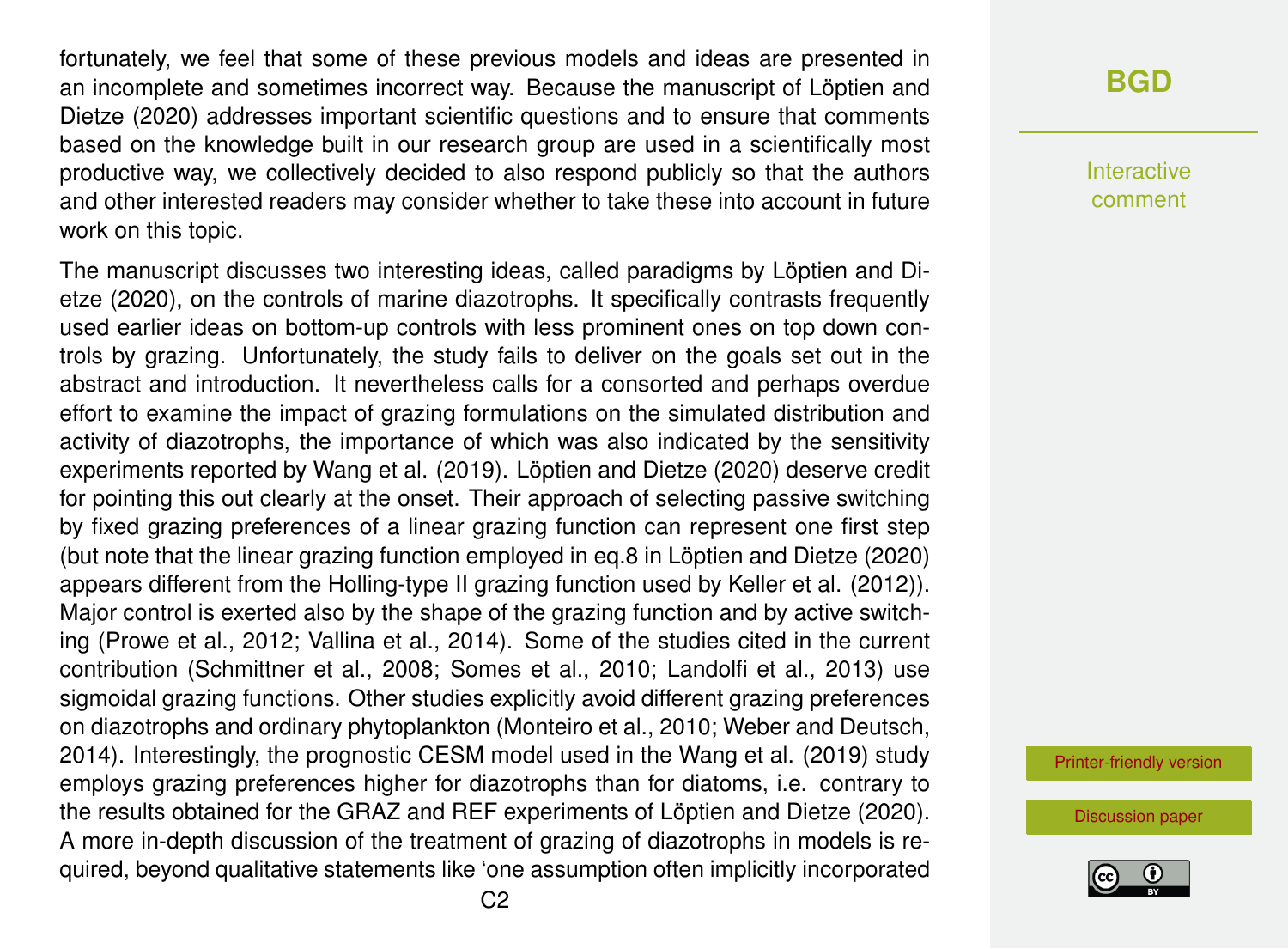The second paradigm of the study, called 'low-P demands' paradigm, also deserves a more careful investigation. There is, to our knowledge, no evidence for half-saturation constants for phosphate uptake being smaller in diazotrophs than in ordinary phytoplankton (e.g. Monteiro et al., 2010), as assumed as key mechanism in the OLIGO simulation. Line 60-63 states "The idea is that diazotrophs outcompete ordinary phytoplankton under P-depleted conditions because they can allocate more P to intracellular P-uptake machinery. The underlying physiological explanation is that diazotrophs presumably need less P to build their N-uptake machinery, which is already taken care of by the nitrogen-fixation machinery (which is known not to need so much P)." We are not aware of any observational evidence for this physiological explanation. Subsistence P (and also N) quotas estimated by Pahlow et al. (2013, Table 2) for *Trichodesmium* sp. were higher than for non-diazotrophic species and explained by the N and P requirements of the N2-fixation apparatus and consistent with a lower P use efficiency in diazotrophs during N2 fixation (Raven, 2012). It should be noted that the 'low-P demands' paradigm is not the mechanism that leads to the success of diazotrophs in P-depleted regions as investigated in different model settings (Pahlow et al., 2013, Landolfi et al., 2015), where the ability to access N via N2 fixation (and not P) allows diazotrophs to allocate more N (and not P) to acquire P.

An important aspect the authors neglect to discuss is feedbacks with denitrification, which can strongly impact patterns and rates of N2 fixation in the model and may respond differently under their different "paradigms", e.g. by different partitioning of newly fixed N into lateral and vertical export routes. In this respect it is important to know whether global NO3 and thus N2 fixation are in steady-state at the end of the tuning experiments run for 2000 years (line 151). Several studies have shown that a 2000yr spin up is short for global ocean tracers to reach steady state (e.g., Wunsch and Heimbach, 2008) and may be too short particularly for the nitrogen fixation and denitrification rates to reach equilibrium (Kriest and Oschlies, 2015).

## **[BGD](https://www.biogeosciences-discuss.net/)**

Interactive comment

[Printer-friendly version](https://www.biogeosciences-discuss.net/bg-2020-96/bg-2020-96-SC1-print.pdf)

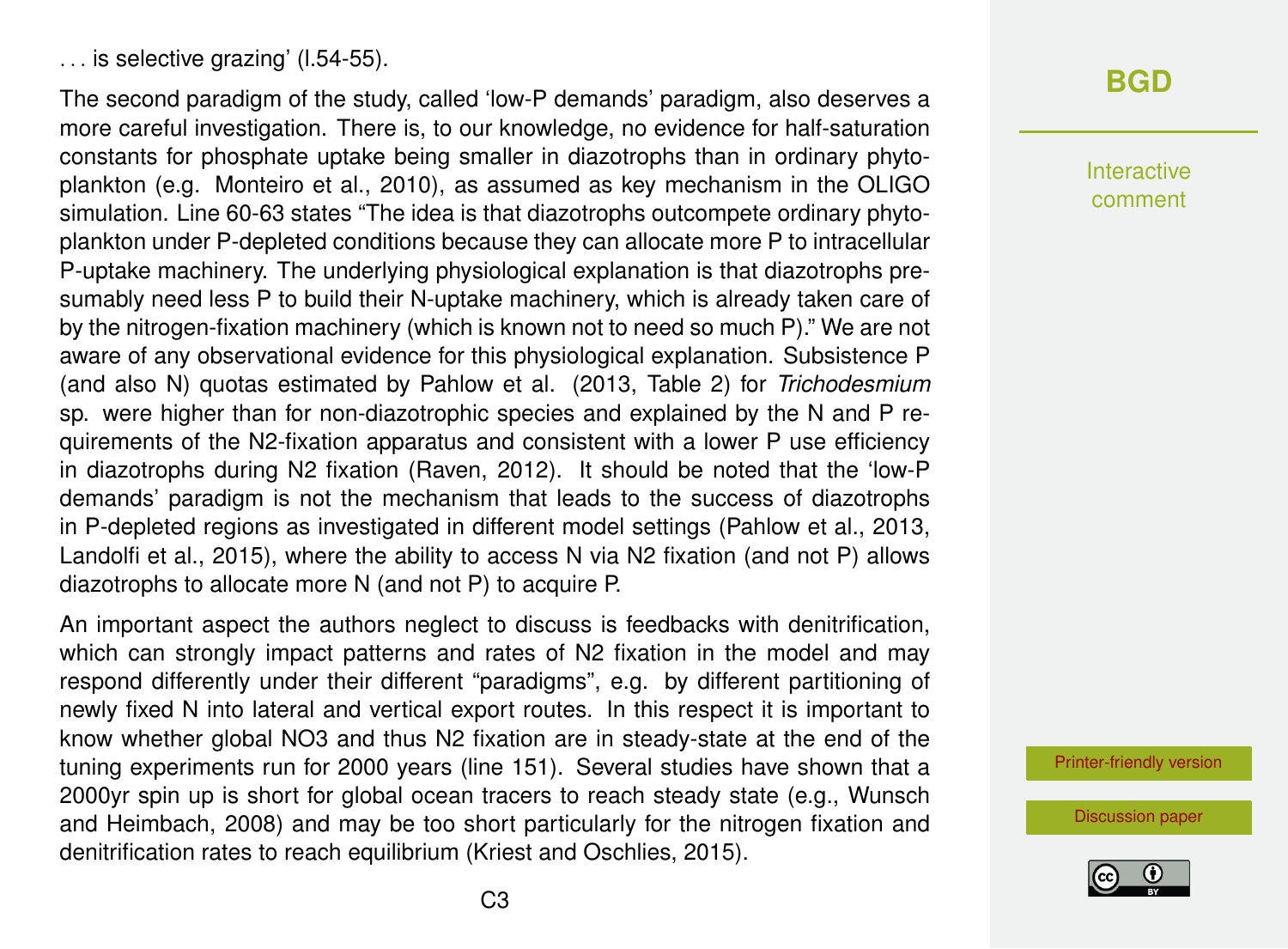The authors claim that their study is designed to constrain the envelope of model responses (l.69), but fail to provide an estimate of this constrained envelope. In particular the projections of diazotrophy under climate change presented at the end of the manuscript deserve estimates of uncertainty regarding their representativeness of the two 'paradigms'. Instead of focusing on differences in the sign-of-change for the two 'paradigms', the authors need to provide evidence that these differences are significant at the 'paradigm' level. Such an analysis could develop quite naturally from the parameter perturbation experiments carried out earlier in the manuscript. To prepare for such an analysis, the choice of model runs that aim to implement the two paradigms should be explained and justified in more detail. Implementation of the 'selective grazing' paradigm varies the growth penalty of diazotrophs and the relative grazing preferences on diazotrophs and ordinary phytoplankton. The tuned parameters reveal that grazing preferences in the GRAZ simulation differ less between diazotrophs and ordinary phytoplankton than they do in the REF run. Does this mean that REF is a more extreme case of the grazing paradigm than experiment GRAZ itself? Temperature dependencies of diazotrophs and ordinary phytoplankton remain different in all three configurations. With temperatures often correlating with surface nutrients, this may well map on the degree of OLIGO in all model configurations. It might help to illustrate how growth and grazing rates vary for a typical range of environmental conditions.

The conclusion that ''the development of a reliable model must be preceded by additional in-situ observations" (l.70) does not hold up to closer scrutiny and surely should not be interpreted as to stop model development until more or better data are available. In contrast, model development can actually point to those measurements that would be most valuable in reducing uncertainties. In particular, it remains unclear how the authors can justify the conclusion that more observations of biomass of diazotrophs are needed, rather than, for example, measurements of nitrogen fixation.

The conclusion that more observations are required before reliable models can be developed is even more difficult to understand when considering that the authors base

#### **[BGD](https://www.biogeosciences-discuss.net/)**

Interactive comment

[Printer-friendly version](https://www.biogeosciences-discuss.net/bg-2020-96/bg-2020-96-SC1-print.pdf)

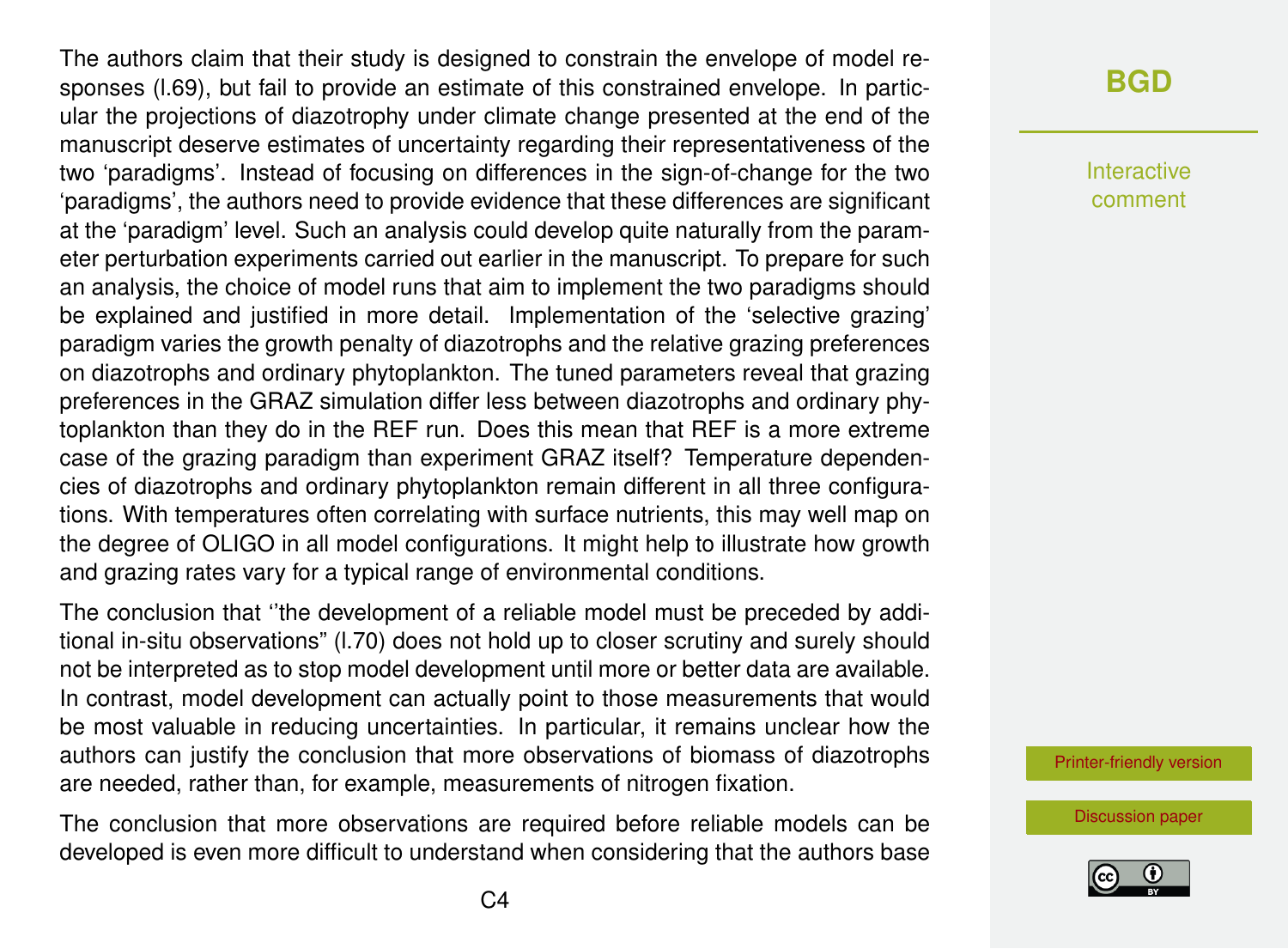their results entirely on the model-derived N2-fixation estimate of Wang et al. (2019) instead of available observations of N2 fixations. Moreover, the Wang et al. (2019) estimate is based on a circulation model and partially inconsistent assumptions about elemental ecological stoichiometry. In particular, denitrification is, in the model of Wang et al. (2019) computed from modeled DON and DIN and observed (not modelled) oxygen concentrations. Wang et al. (2019) show that different model configurations they tested vary considerably in the simulated N2 fixation (their Fig. S4) and admit that the imperfect agreement with direct measurements of nitrogen fixation does not permit the identification of the one parameterization that is most realistic. Löptien and Dietze (2020) base their conclusions on the comparison with one model realization of Wang et al. (2019). It is important to know whether their conclusions would still hold if real data were used in the model assessments. Since its publication, the Luo et al. (2012) data base has been enhanced, particularly by adding new observations in the Pacific Ocean (e.g. Knapp et al., 2016; Landolfi et al., 2018).

The authors announce 'far reaching implications of both paradigms' in the context of climate change projections and the assessment of geoengineering options (l. 66ff), but fail to show implications of differing N2-fixation parameterizations on marine carbon uptake, warming projections, the efficacy of climate engineering options, or any related aspect in a quantitative manner. Given the small differences in projected N2-fixation (Fig. 3b ) for the two 'paradigms' (compared, e.g., with the uncertainty range of published N2-fixation estimates), more solid evidence needs to be provided to support the bold statement regarding 'far reaching implications'.

In summary, the manuscript fails to deliver on the goals set out in the abstract and introduction. It confirms that model configurations can be designed that show similar patterns for the present state of the ocean, but diverge under global warming (Löptien and Dietze, 2019). The manuscript raises several important issues, a careful investigation of which is desired and would be a scientifically very useful contribution to a better understanding of the controls of marine nitrogen fixation. The results are expected to

### **[BGD](https://www.biogeosciences-discuss.net/)**

Interactive comment

[Printer-friendly version](https://www.biogeosciences-discuss.net/bg-2020-96/bg-2020-96-SC1-print.pdf)

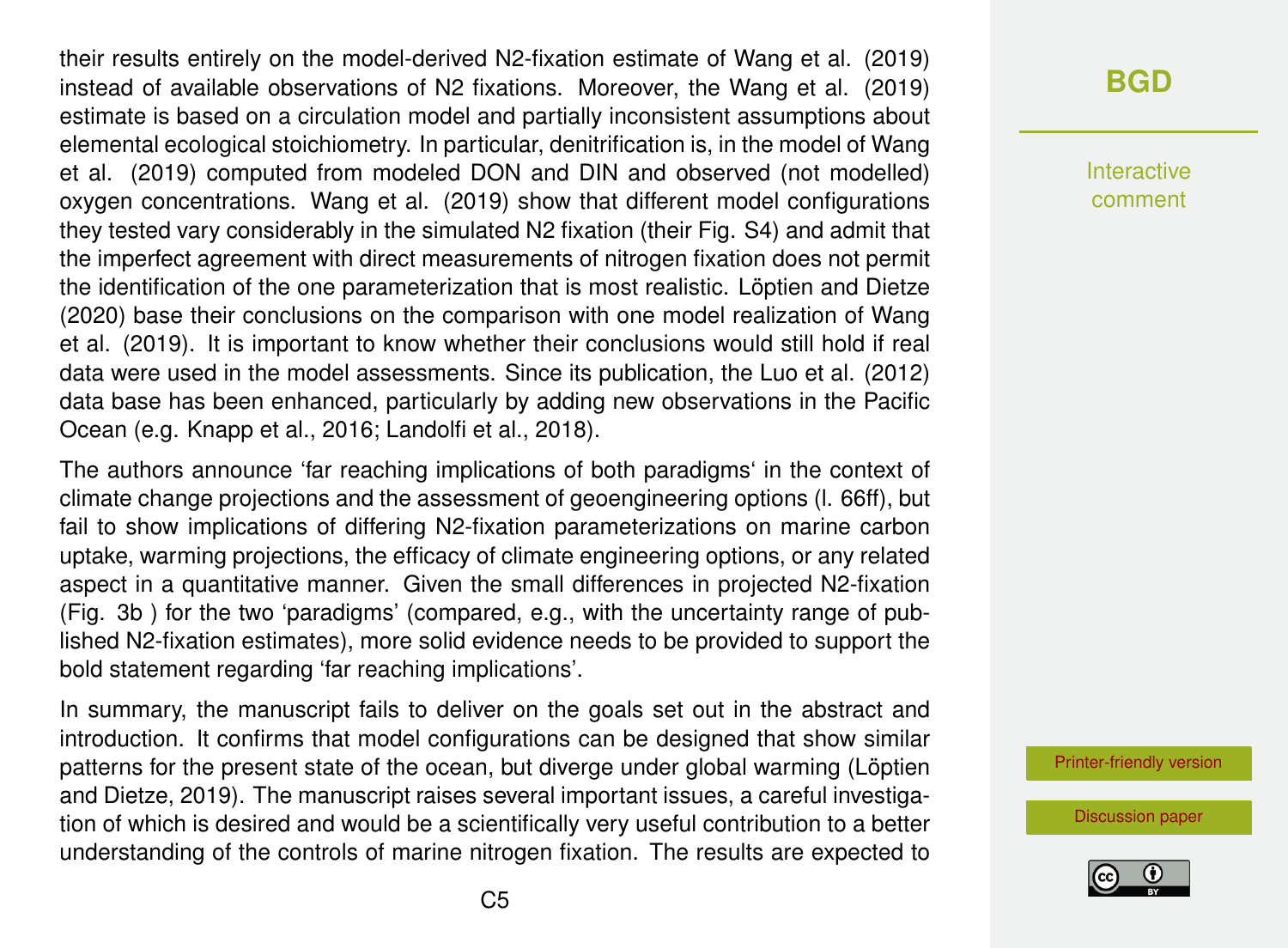deserve the additional work that is likely needed. In its current form, this manuscript does not seem to have reached the degree of sophistication expected for a significant scientific step forward.

#### **Individual comments:**

l.6 the adjective phosphorous should be replaced by the noun phosphorus.

l.11 the call for more measurements of cyanobacteria biomass is not substantiated by the findings reported in the manuscript. Presumably, measurements of fixation rates would be much more beneficial.

l.14-15, The logic of this argument is difficult to follow. What matters for phytoplankton is what is dissolved in seawater rather than in the atmosphere. There is much more inorganic carbon dissolved in seawater than is N2.

l.21-22 Some reference for "Paleo-record suggest balanced by denitrification" would be useful here. The Altabet et al. (2002) study cited does not discuss the Holocene, perhaps Altabet (2007) would be better?

l.40. It is not so much the energetic cost of breaking the triple bond of N2 (which is very similar to that of reducing NO3 to NH4), but mostly the cost of getting rid of O2 that would otherwise destroy the enzyme nitrogenase (Grosskopf and LaRoche, 2012).

l.56. Selective grazing 'paradigm' need more careful description. The statement of 'implicitly incorporation' is not really true, see e.g. the early explicit discussion in Moore et al. (2001).

l.99 Presumably, this is a typo and units should be  $\mu$ mol m<sup>-3</sup> (also in Table 1).

l.102, eq. 2: there is an error in this equation. Presumably, the final term should read  $"max(0,(exp(T/Tb)-2.6))"$ 

l.115, eq. 8. It should be mentioned that zooplankton also grazes on itself and on detritus, making the prey switching algorithm in the model a little more complex than **[BGD](https://www.biogeosciences-discuss.net/)**

**Interactive** comment

[Printer-friendly version](https://www.biogeosciences-discuss.net/bg-2020-96/bg-2020-96-SC1-print.pdf)

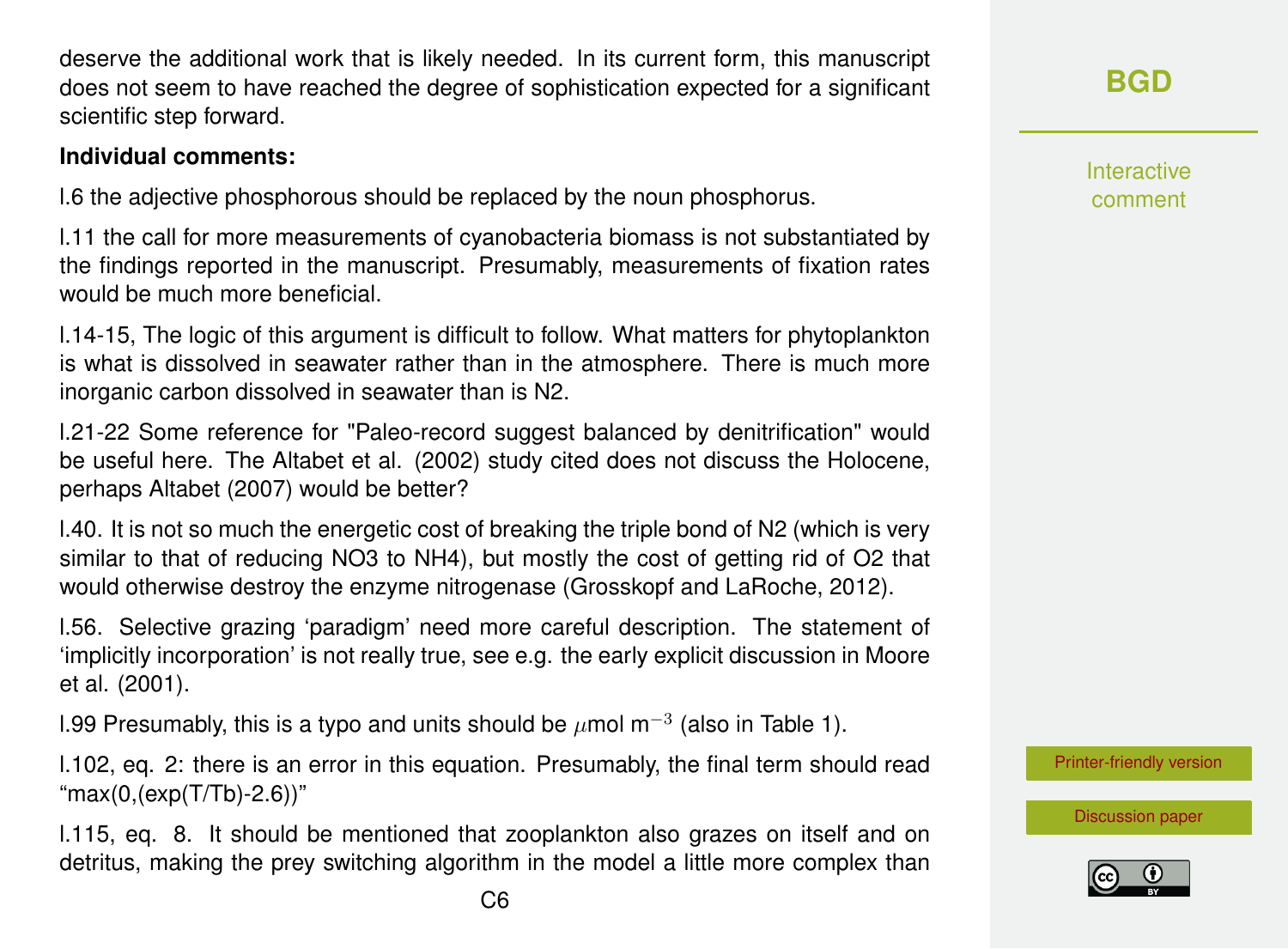suggested here. In addition, presenting the equation in this form does not make clear that this is a Holling-type II functional response after Fasham et al. (1990). We unfortunately only now noticed that there was a typo in eq. 27 of Keller et al. (2012), which should read  $\Theta = \phi_{P_O} P_O + \phi_{P_D} P_D + \ldots + K_{Graze}$  as it is coded correctly in the UVic 2.9 version of Keller et al. (2012).

l.122 The map of indirectly estimated N2 fixation should not be called 'observations'

l.127 it should be made clear that the term 'outperformance' used here is only valid with respect to a model-derived estimate of N2 fixation by Wang et al. (2019). In this regard, it would be helpful to clarify the very different model structure and parameterizations used in Wang et al. (2019), particularly with respect to stoichiometry and grazing formulations. When assessing the quality of the model, it would be better to use a model-data misfit as metric, i.e. observations of N2 fixation and/or observations of biogeochemical tracer distributions. It would be interesting to see how different the different model configurations behave with respect to real data.

l.132, eq. 9. This metric does not seem to be area/volume weighted. Is this OK?

l.136 Some more explanation would be useful as to why a second metric was introduced to exclude solutions with low biomass of diazotrophs. Would these still have yielded a good fit to the model-derived N2 fixation target?

l.147 Disregarding differences in the volume-weighted RMS errors of nutrient concentrations because they are smaller than the corresponding global standard deviations of the observations appears to rely on a very conservative criterion that does not necessarily rule out statistical significance of the differences. What would be the result of the same criterion applied to nitrogen fixation?

l.152. 'hindcasting historical conditions' is unclear. Presumably, what is meant is 'preindustrial'?

l.157 It is not clear why the data compiled by Luo et al. (2012) are too sparse to allow

Interactive comment

[Printer-friendly version](https://www.biogeosciences-discuss.net/bg-2020-96/bg-2020-96-SC1-print.pdf)

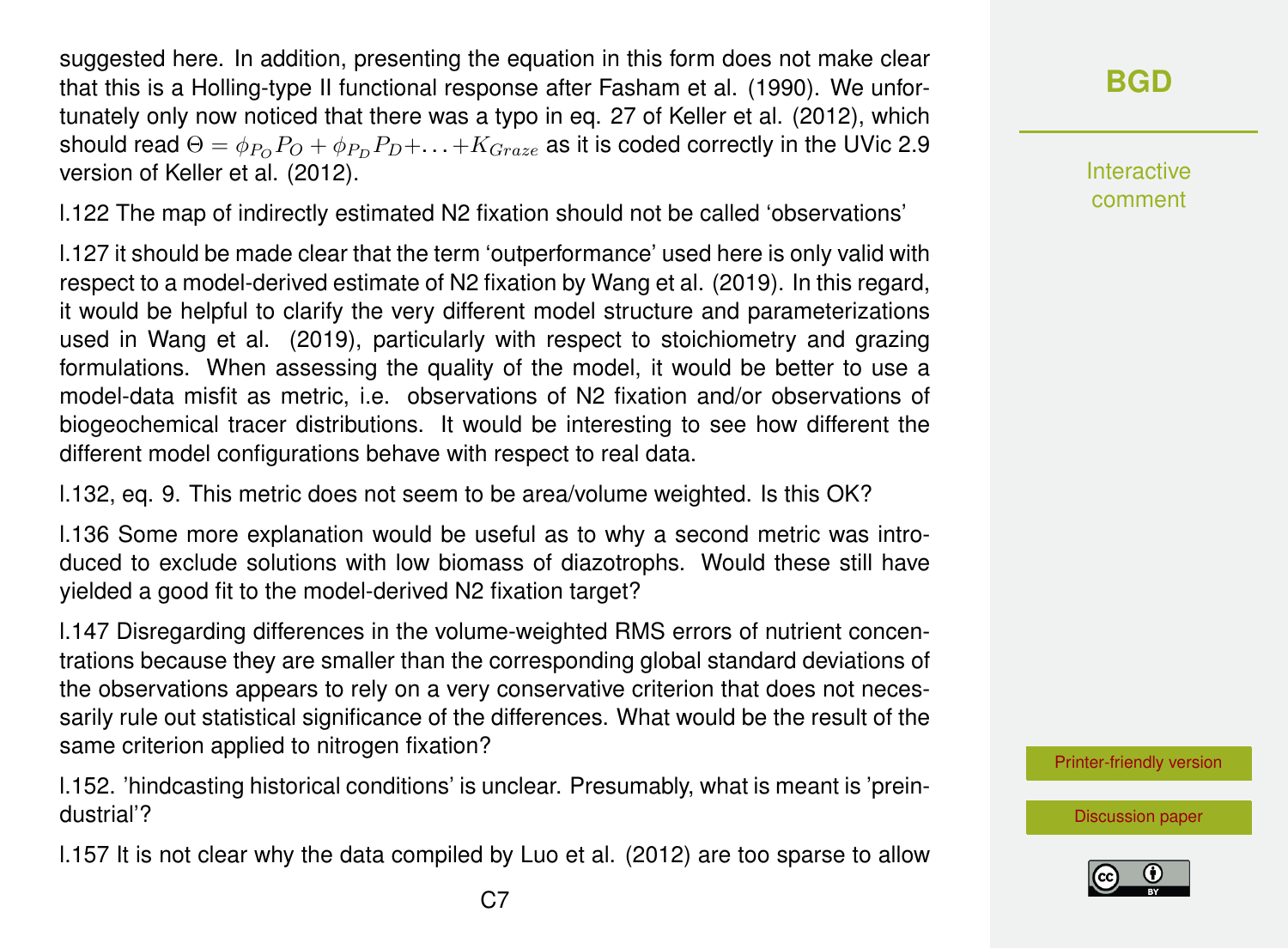for comparison with observations. For example, Paulsen et al. (2017) or Dutkiewicz et al. (2014; 2015) used the Luo et al. (2012) data base to calibrate their model, Monteiro et al. (2010) used direct measurements in their investigation of controls on global patterns of nitrogen fixation as well. While the spatial and temporal coverage of the data in Luo et al. (2012) is far from optimal, it may still serve as a useful constraint. Why not use model-data misfits of these direct measurements rather than resorting to an indirect model-derived estimate? What is the correlation between the Luo et al. (2012) (or its Landolfi et al. 2018 update with a lot more data added for the Pacific Ocean, including those obtained as part of the SFB 754 work at Kiel) with the Wang et al. (2019) estimate?

l.171 why not compare also with Luo et al. (2012) fixation rates?

l.173. "the simulated distribution of diazotrophs based on OLIGO is more realistic than in GRAZ. The biomass of diazotrophs in GRAZ is apparently too low." Given the very low optimized half-saturation constant for PO4 and the ability of model diazotrophs to take up NO3, the niche of diazotrophs may have expanded towards the niche otherwise occupied by oligotrophic non-fixing small phytoplankton. What is the percentage of NO3 uptake relative to the total N uptake in diazotrophs in OLIGO? And what is the contribution of diazotrophs to total biomass and total production in OLIGO?

l.177ff. An interesting result shown in Fig. 1 and Fig. 2 is that both OLIGO and GRAZ do not simulate any N2 fixation nor diazotrophs in the Bay of Bengal, which agrees much better with recent measurements (Löscher et al., 2020) than the notoriously high (and probably unrealistic) N2 fixation rates simulated by most current ESMs, including the REF simulation. Only at the end of the Results section do the authors say that both model formulations show an onset of N2 fixation in the Bay of Bengal in the middle of the 21st century (without showing any results or providing quantitative information). More information could turn this into a scientifically very useful result.

l.192-195 It would be interesting to understand why these ratios differ among the differ-

## **[BGD](https://www.biogeosciences-discuss.net/)**

Interactive comment

[Printer-friendly version](https://www.biogeosciences-discuss.net/bg-2020-96/bg-2020-96-SC1-print.pdf)

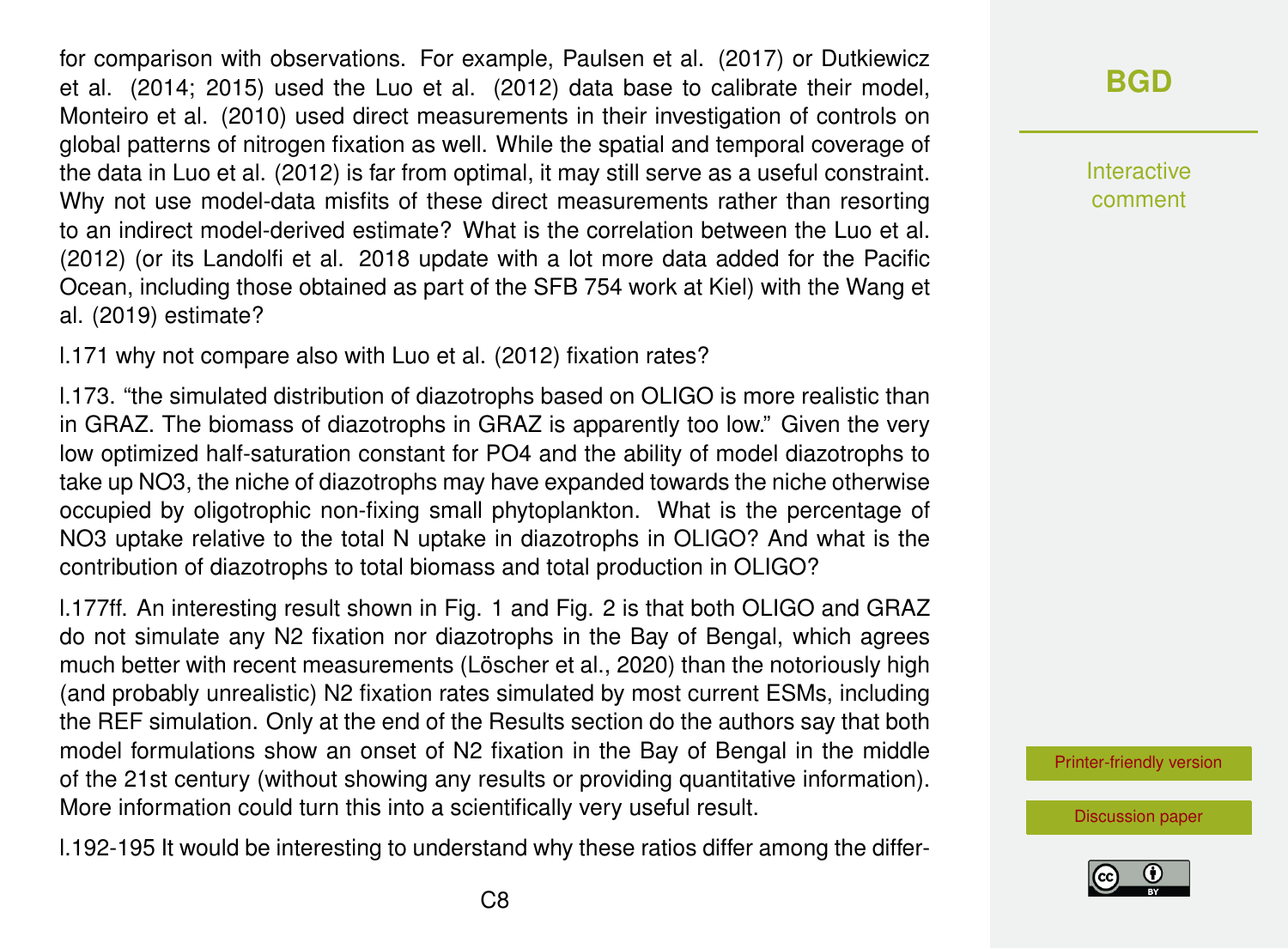ent models. Is this because of different surface nutrients, because of different grazing pressures or because of different parameters of the diazotrophs?

l.200ff. This is an interesting result that the model is much more sensitive to parameter variations in the GRAZ configuration than in the OLIGO configuration (and presumably the REF configuration?). What is the reason for this different sensitivity? It would be helpful to make use of the results of the perturbed parameter simulations in Fig. 3 to get a more quantitative impression of the robustness of the results, e.g. by showing results of transient runs for all ensemble members that yield a cost function of some narrow range around the optimum of GRAZ and OLIGO (and REF?), respectively. A more detailed analysis might help to constrain the envelope of model responses, as claimed at the end of the introduction.

l.205 This is an interesting result that should be explored in more detail.

l.216 ff. This is an expected effect of global warming that has been discussed extensively in the literature, also with respect to its potential impact on biogeochemical cycles. References to respective papers should be included here to give proper credit.

#### **References:**

Altabet, M. A., M. J. Higginson, and D. W. Murray. The effect of millennial-scale changes in Arabian Sea denitrification on atmospheric CO2. Nature, 415, 159–162, 2002.

Altabet, M. A. Constraints on oceanic N balance/imbalance from sedimentary 15N records. Biogeosciences, 4, 75–86, 2007.

Dutkiewicz, S., B. A. Ward, J. R. Scott, and M. J. Follows. Understanding predicted shifts in diazotroph biogeography using resource competition theory. Biogeosciences, 11, 5445–5461, 2014.

Dutkiewicz, S., A. E. Hickman, O. Jahn, W. W. Gregg, C. B. Mouw, and M. J. Follows. Capturing optically important constituents and properties in a marine biogeochemical Interactive comment

[Printer-friendly version](https://www.biogeosciences-discuss.net/bg-2020-96/bg-2020-96-SC1-print.pdf)

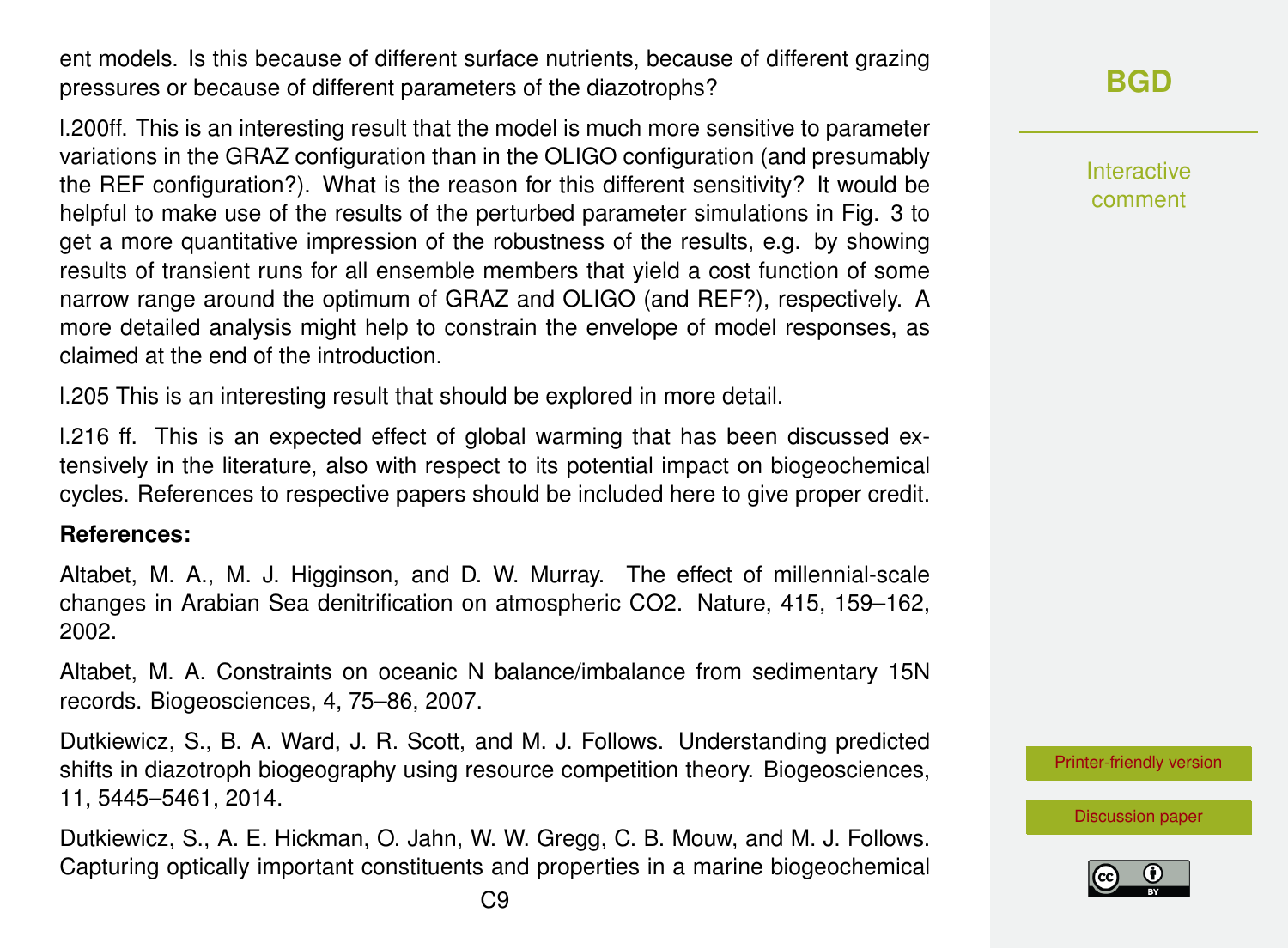and ecosystem model. Biogeosciences, 12, 4447–4481, 2015.

Fasham, M. J. R., H. W. Ducklow, and S. M. McKelvie. A nitrogen-based model of plankton dynamics in the oceanic mixed layer. Journal of Marine Research, 48, 591– 639, 1990.

Grosskopf T., and J. LaRoche. Direct and indirect costs of dinitrogen fixation in Crocosphaera watsonii WH8501 and possible implications for the nitrogen cycle. Frontiers in Microbiology, 3, 2012.

Keller, D. P., A. Oschlies, and M. Eby. A new marine ecosystem model for the University of Victoria earth system climate model. Geoscientific Model Development, 5, 1195– 1220, 2012.

Knapp, A. N., K. L. Casciotti, W. M. Berelson, M. G. Prokopenko, and D. G. Capone. Low rates of nitrogen fixation in eastern tropical south pacific surface waters. Proceedings of the National Academy of Sciences, 113, 4398, 2016.

Kriest I., and A. Oschlies. MOPS-1.0: towards a model for the regulation of the global oceanic nitrogen budget by marine biogeochemical processes. Geoscientific Model Development, 8, 2929–2957, 2015.

Landolfi, A., H. Dietze, W. Koeve, and A. Oschlies. Overlooked runaway feedback in the marine nitrogen cycle: the vicious cycle. Biogeosciences, 10, 1351–1363, 2013.

Landolfi, A., P. Kähler, W. Koeve, and A. Oschlies. Global marine N2 fixation estimates: From observations to models. Frontiers in Microbiology, 9, 2112, 2018.

Löptien, U., and H. Dietze. Reciprocal bias compensation and ensuing uncertainties in model-based climate projections: Pelagic biogeochemistry versus ocean mixing. Biogeosciences, 16, 1865–1881, 2019.

Löptien, U., and H. Dietze. Contrasting juxtaposition of two paradigms for diazotrophy in an earth system model of intermediate complexity. Biogeosciences Discussions,

### **[BGD](https://www.biogeosciences-discuss.net/)**

Interactive comment

[Printer-friendly version](https://www.biogeosciences-discuss.net/bg-2020-96/bg-2020-96-SC1-print.pdf)

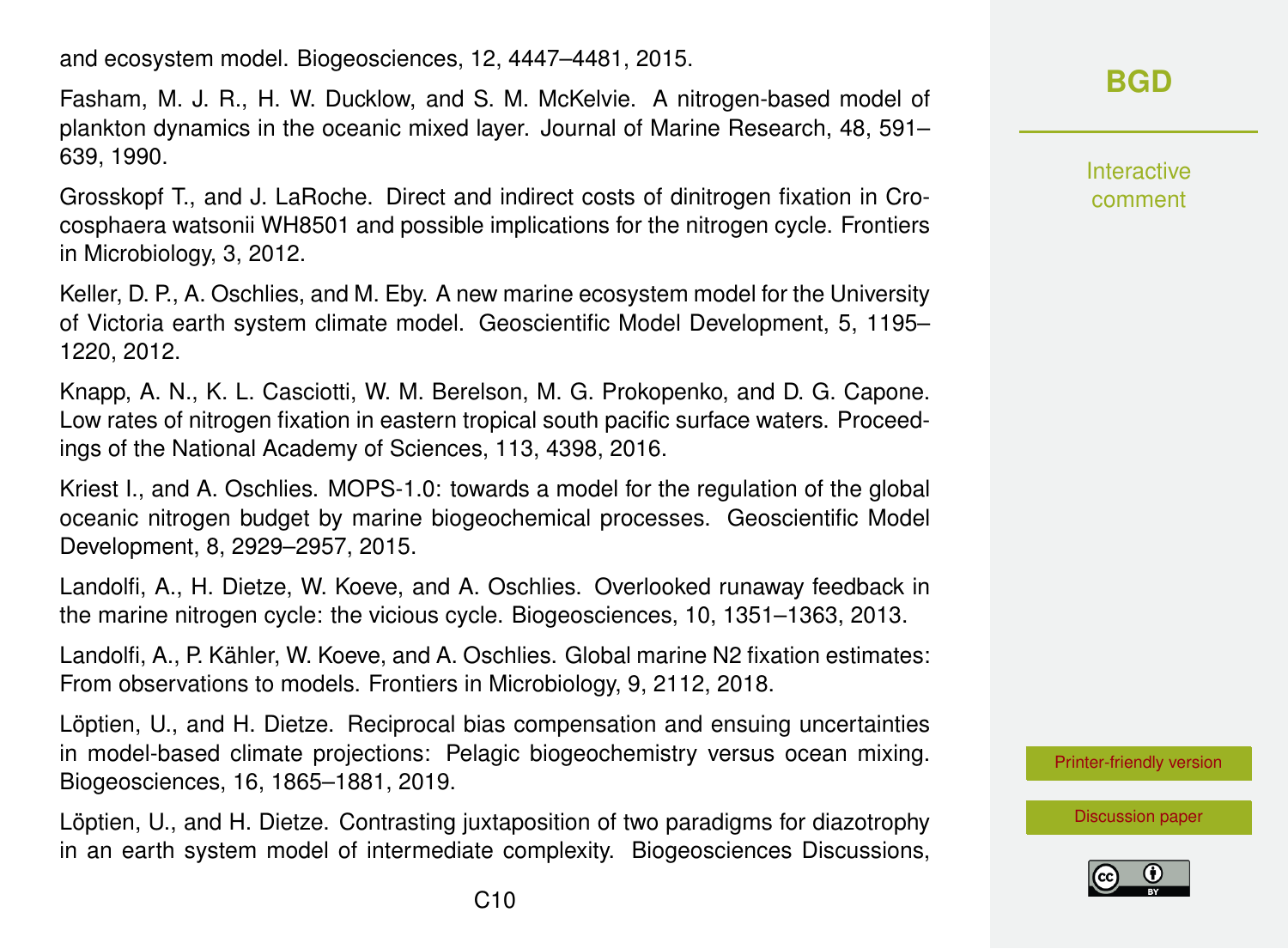2020:1–16, 2020.

Löscher, C. R., W. Mohr, H. W. Bange, and D. E. Canfield. No nitrogen fixation in the Bay of Bengal? Biogeosciences, 17, 851–864, 2020.

Monteiro, F. M., M. J. Follows, and S. Dutkiewicz. Distribution of diverse nitrogen fixers in the global ocean. Global Biogeochemical Cycles, 24, GB3017, 2010.

Moore, J. K., S. C. Doney, J. A. Kleypas, D. M. Glover, and I. Y. Fung. An intermediate complexity marine ecosystem model for the global domain. Deep Sea Research Part II, 49, 403–462, 2001.

Paulsen, H., T. Ilyina, K. D. Six, and I. Stemmler. Incorporating a prognostic representation of marine nitrogen fixers into the global ocean biogeochemical model HAMOCC. Journal of Advances in Modeling Earth Systems, 9, 438–464, 2017.

Prowe, A. F., M. Pahlow, S. Dutkiewicz, M. Follows, and A. Oschlies. Top-down control of marine phytoplankton diversity in a global ecosystem model. Progress in Oceanography, 101, 1–13, 2012.

Raven, J. A. Protein turnover and plant RNA and phosphorus requirements in relation to nitrogen fixation. Plant Science, 188-189, 25–35, 2012.

Schmittner, A., A. Oschlies, X. Giraud, M. Eby, and H. Simmons. A global model of the marine ecosystem for long-term simulations: Sensitivity to ocean mixing, buoyancy forcing, particle sinking, and dissolved organic matter cycling. Global Biogeochemical Cycles, 19, 2005.

Somes, C. J., A. Schmittner, E. D. Galbraith, M. F. Lehmann, M. A. Altabet, J. P. Montoya, R. M. Letelier, A. C. Mix, A. Bourbonnais, and M. Eby. Simulating the global distribution of nitrogen isotopes in the ocean. Global Biogeochemical Cycles, 24, 2010.

Vallina, S. M., B. A. Ward, S. Dutkiewicz, and M. J. Follows. Maximal feeding with active prey-switching: A kill-the-winner functional response and its effect on global diversity Interactive comment

[Printer-friendly version](https://www.biogeosciences-discuss.net/bg-2020-96/bg-2020-96-SC1-print.pdf)